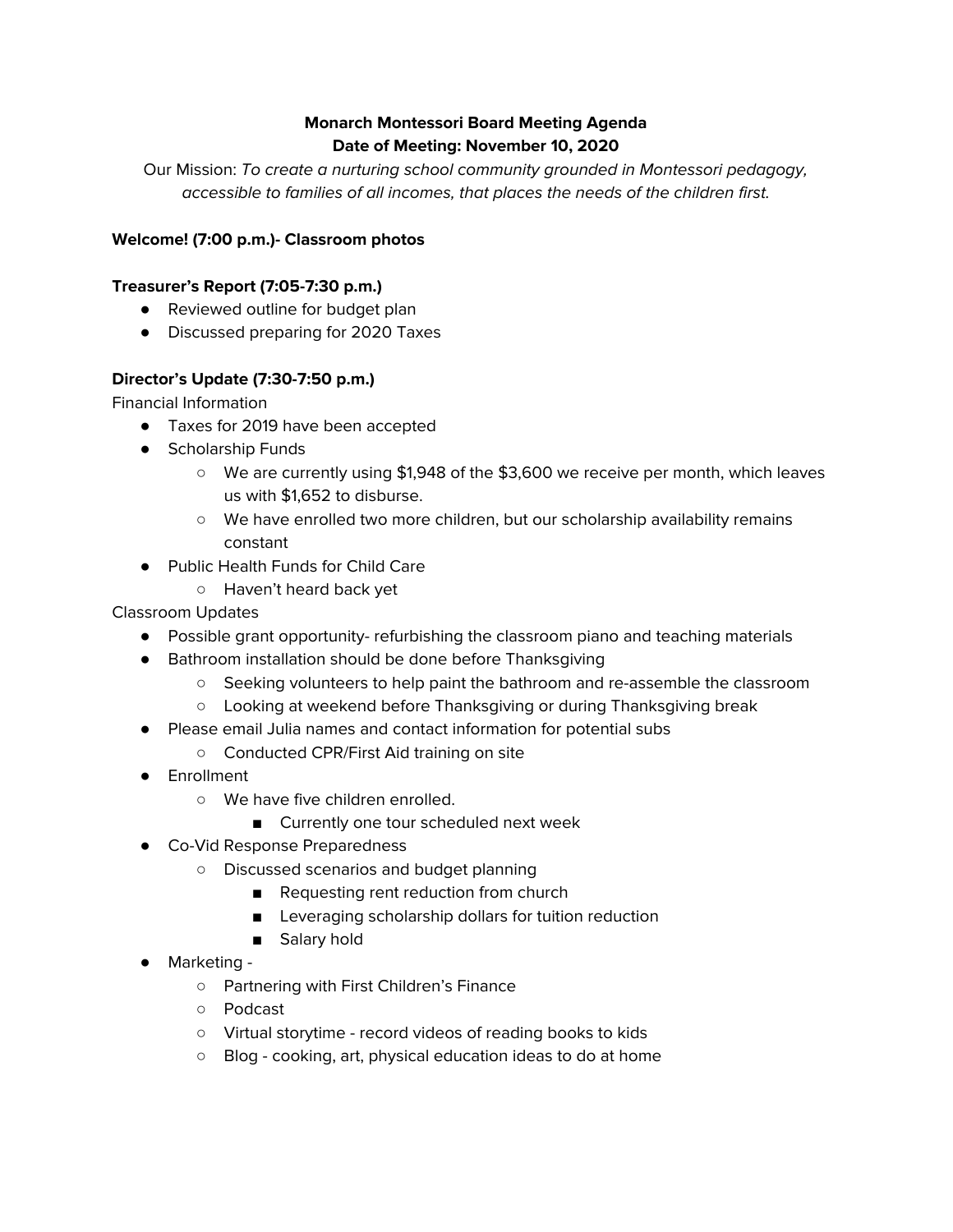- Paying for Winnie's advertising service from October-November, then going to cancel for a few months- they handle our Google and FB ads, plus we get a prominent spot on their website
	- Follow-up to gather performance metrics
- Made some suggested changes to Google Business page- had to re-verify page, which took a week :(
- Children's cookbook
	- Julia to track recipes

# **Fundraiser Committee Update: (7:50-8:20 p.m.)**

- Submitted application to receive donations directly through Facebook
	- Application currently being reviewed, will get response in 2-3 weeks
- Give to the Max Day November 19th
	- Registration currently pending
	- Replace silent auction link with our GiveMN page on Monarch's website
	- Give to the Max Day website: <https://www.givemn.org/giving-events/gtmd20>
	- MMS's page: <https://www.givemn.org/organization/Monarch-Montessori-School>
	- Strategize how to publicize our participation for Give to the Max Day
- GivingTuesday is a global day of generosity that will take place on December 1, 2020
	- How Nonprofits Can Participate in GivingTuesday
		- o **Share good news stories**. Both from your organization and other stories that inspire you. Check out GivingTuesday's social channels for examples. Showcase all the good happening in your community.

o **Collaborate with other organizations** to host a PPE drive, a holiday food drive for your community, or a virtual festival for your community members to learn about all the organizations' missions.

Donate food to Merrick Food Bank?

o **Thank your supporters**. Host a thank-a-thon or add to a donor wall. Why Monarch? Get picture

o **24 hours of gratitude**. Post once an hour about things your organization is grateful for.

From children

o **Amplify others.** Fundraise for another organization, create a Facebook album to share your partners' work.

o **Go live.** Share how your organization has been participating and how it has positively impacted your community!

Video content

Video of children saying "thank you"

- o **Fundraise for your organization**. You can use any digital fundraising tools you like! You can even use your existing donate button.
- **Our Next Steps**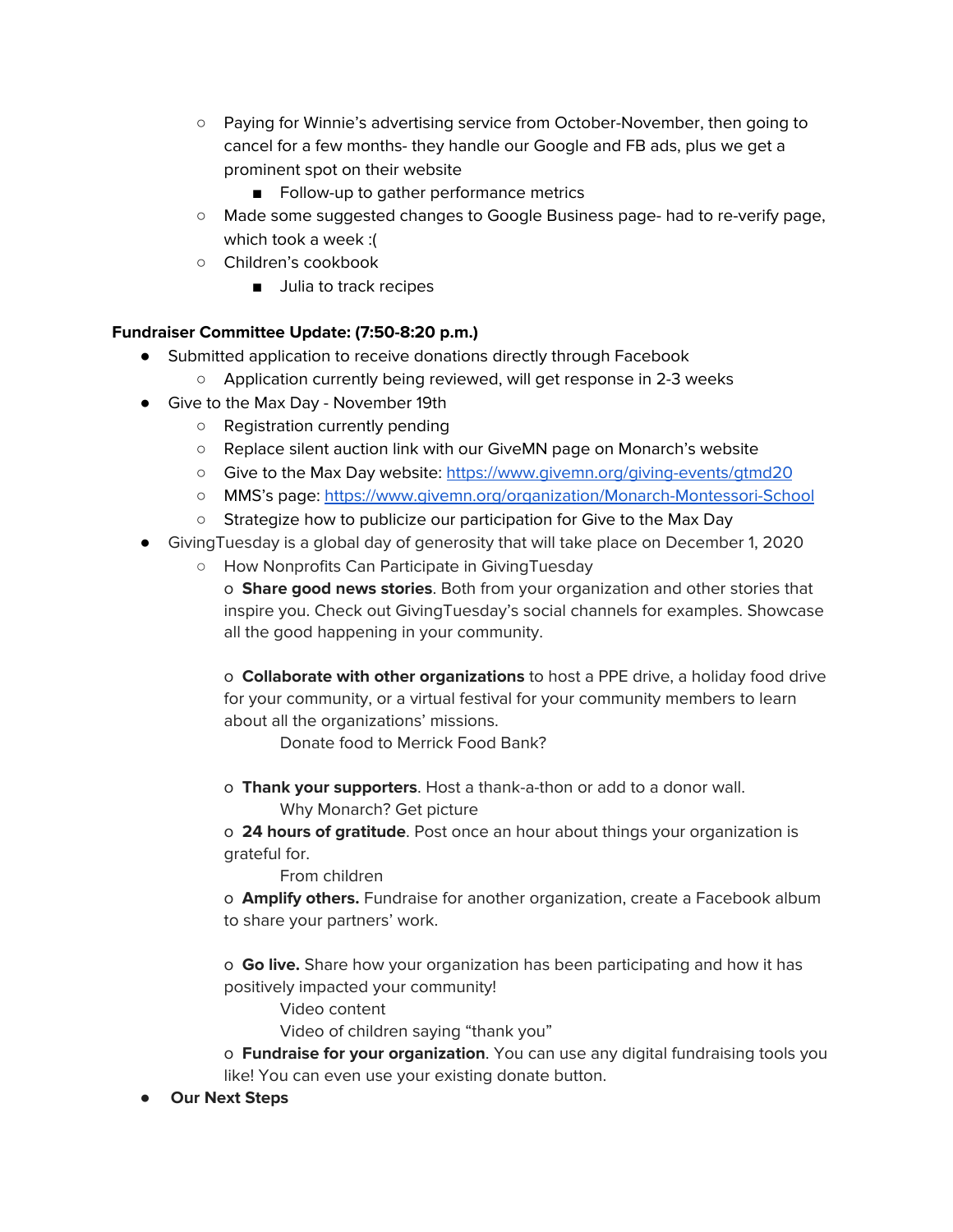- o Register as a participating organization with GivingTuesday
- o Build a social media campaign and content
- o Reach out to other organizations (through the church, other schools?) to participate and share each others content

Giving Tuesday (December 1, 2020) Montessori Education Week (February 21 through February 27, 2021) P2P Virtual Challenge (steps, books read, etc.)

## **Strategic Planning (8:20-8:50 p.m.)**

| <b>Strengths</b>                                                        | Weaknesses                                                                         |
|-------------------------------------------------------------------------|------------------------------------------------------------------------------------|
| -Board of Directors                                                     | -Low enrollment                                                                    |
| - staff                                                                 |                                                                                    |
| -classroom/facility                                                     | -new, unknown to families                                                          |
| -fundraising                                                            | -newness of the organization                                                       |
| -flexibility to adapt quickly                                           | -cost of program can be prohibitive to some                                        |
| -ability to plan ahead                                                  | families                                                                           |
| -wide range of expertise on the board                                   | -staff less experienced in setting up internal                                     |
| -well-defined pedagogy- very attractive to                              | infrastructure, such as tax prep and                                               |
| some families                                                           | bookkeeping                                                                        |
| - Passionate, experienced lead teacher<br>- Scholarship funds available | -well-defined pedagogy- won't appeal to all<br>families                            |
| - Mission to make education accessible to all                           | - Small social media audience                                                      |
| - Montessori program and tools                                          | - Lack of substitute teachers                                                      |
| - Small class sizes                                                     |                                                                                    |
| - Various programs, enrollment options                                  |                                                                                    |
| - Diversity of student population                                       |                                                                                    |
| - Flexible assistant teacher                                            |                                                                                    |
|                                                                         |                                                                                    |
| <b>Opportunities</b>                                                    | <b>Threats</b>                                                                     |
| -Partnering with Gustavus Adolphus and                                  | - Covid/school closure                                                             |
| <b>Merrick</b>                                                          | - Continued low enrollment                                                         |
| -Parent Aware Rating and Think Small                                    | - Low sub/staff contingencies                                                      |
| Scholarships                                                            | -Other schools / early childhood centers /                                         |
| -Better Search Optimization on Google                                   | daycares also not at full capacity (aka                                            |
| -Community partnerships                                                 | competition seems potentially higher right                                         |
| -Connecting with ECFE educators                                         | now)                                                                               |
| - Leverage parents, board, former co-workers                            |                                                                                    |
| for referrals                                                           | -General uncertainty makes planning difficult                                      |
| -Cookbook!                                                              | - Changing needs of parents (Co-Vid)<br>- Economy and job availability for parents |
|                                                                         | - MN Government restrictions, regulations                                          |
|                                                                         |                                                                                    |
|                                                                         |                                                                                    |

**Virtual read-aloud**